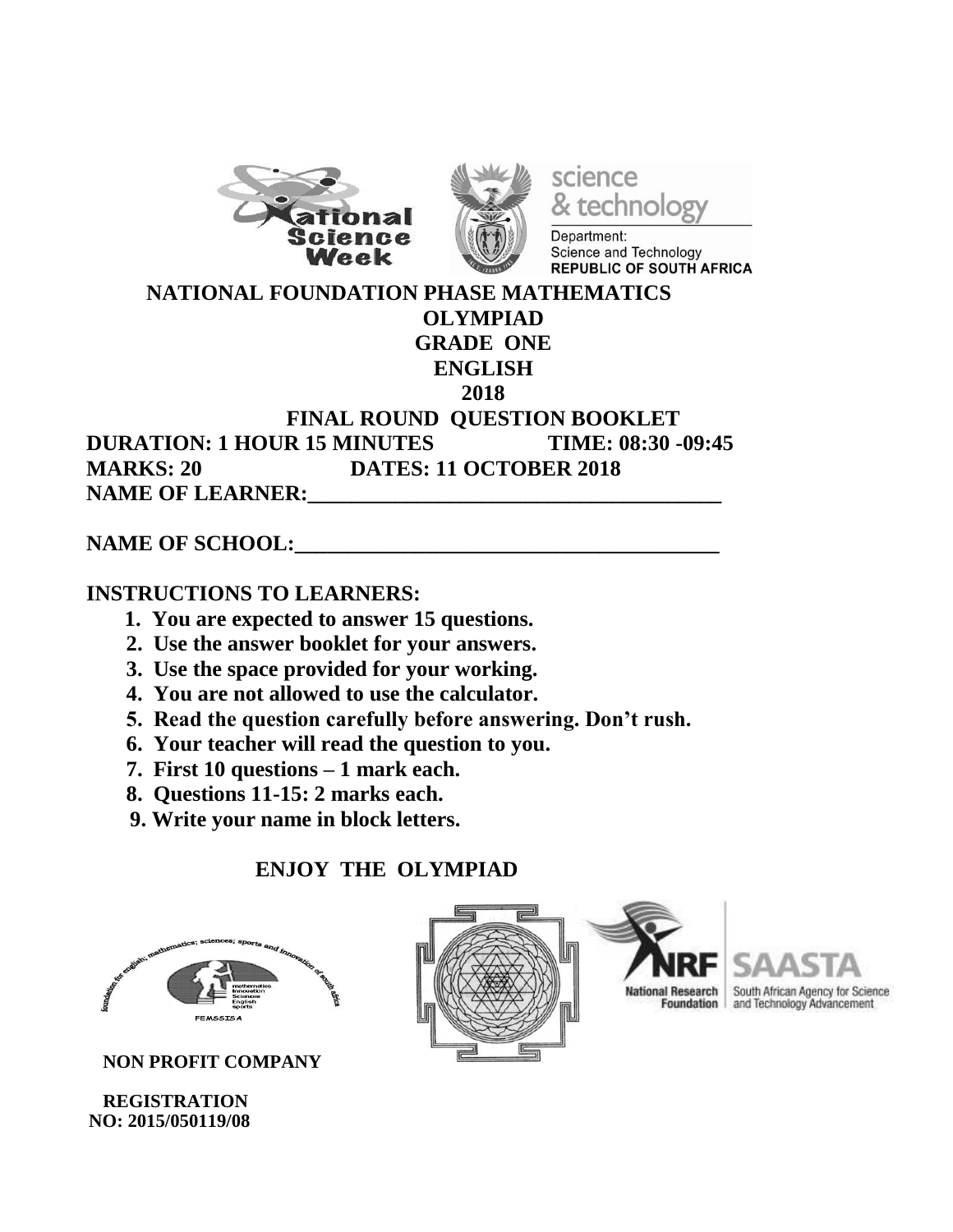**1. How many circles are there in this arrangement ?**



- **2. Give the number which is 14 more than 26 ?**
- **3. Write down the number which is 11 less than 28.**
- **4.** Give the value of  $\Box$  in this addition problem.



**5. Give the next number in this addition pattern.**

**7;15;23;31;\_\_\_**

 **6. Find the value of** 

$$
36 + \boxed{\phantom{0}} = \boxed{\phantom{0}} + \boxed{\phantom{0}} + \boxed{\phantom{0}} + \boxed{\phantom{0}}
$$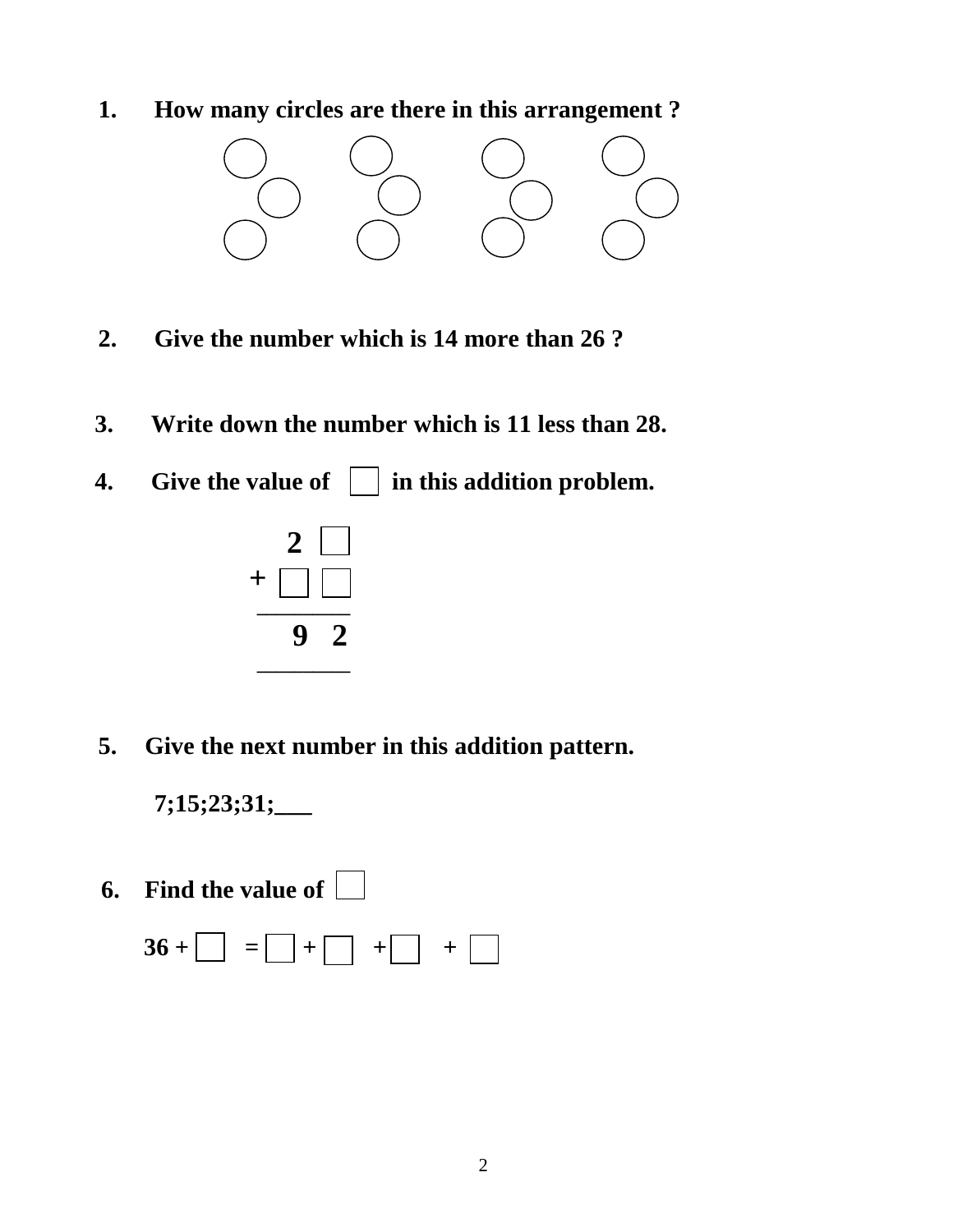**7. Sash counted in 3's as follows from 7:-**

**7; 10; 13; 16; . . . Write down the 10 th number.**

**8. How many blocks are there in this stack ?**



- **9. Donald has 3 plastic digits 5;5;2. How many different three digit numbers and two digit numbers could Donald make ?**
- **10. In the game called Pyramaths the rule is to double the number on the left and add to the number on the right. Find A.**